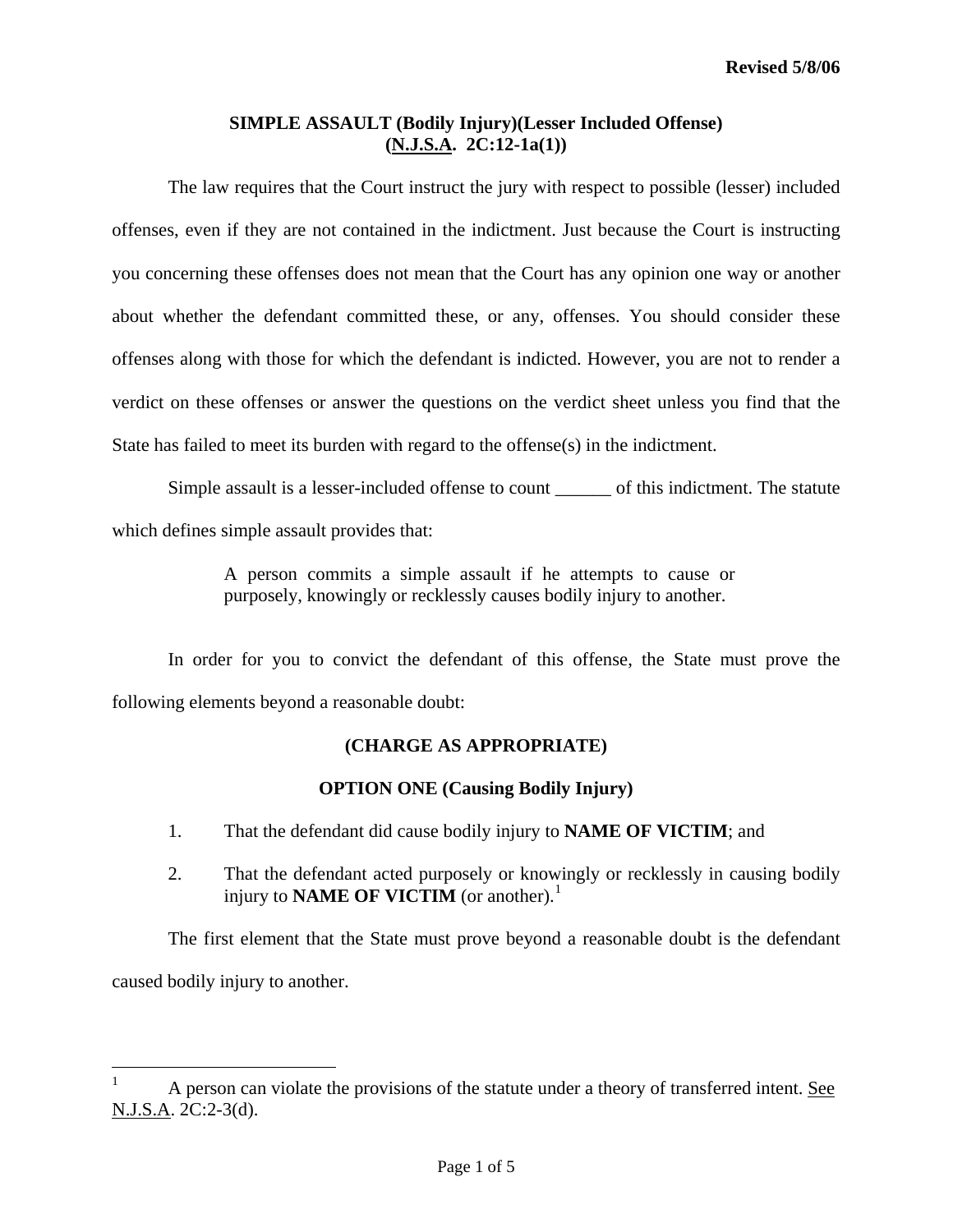Bodily injury is defined as physical pain, illness or any impairment of the physical condition. $^{2}$  $^{2}$  $^{2}$ 

The second element that the State must prove beyond a reasonable doubt is the defendant acted purposely or knowingly or recklessly in causing bodily injury to **NAME OF VICTIM** or (Another).

A person acts purposely with respect to causing bodily injury to another if it is a person's conscious object to cause bodily injury to another. A person acts purposely with respect to attendant circumstances if a person is aware of the existence of such circumstances or a person believes or hopes that they exist. One can be deemed to be acting purposely if one acts with design, with a purpose, with a particular object, if one really means to do what he/she does.

A person acts knowingly with respect to causing bodily injury if a person is aware that his/her conduct is of that nature, or that such circumstances exist or a person is aware of a high probability of their existence. A person acts knowingly with respect to a result of his/her conduct if a person is aware that it is practically certain that his/her conduct will cause bodily injury. One is said to act knowingly if one acts with knowledge, if one acts consciously, if he/she comprehends his/her acts.

A person acts recklessly with respect to causing bodily injury when a person consciously disregards a substantial and unjustifiable risk that the material element exists or will result from his/her conduct. The risk must be of such a nature and degree that, considering the nature and purpose of the actor's conduct and the circumstances known to the actor its disregard involves a gross deviation from the standard of conduct that a reasonable person would observe in the

<span id="page-1-0"></span> $\frac{1}{2}$ N.J.S.A. 2C:11-1(a).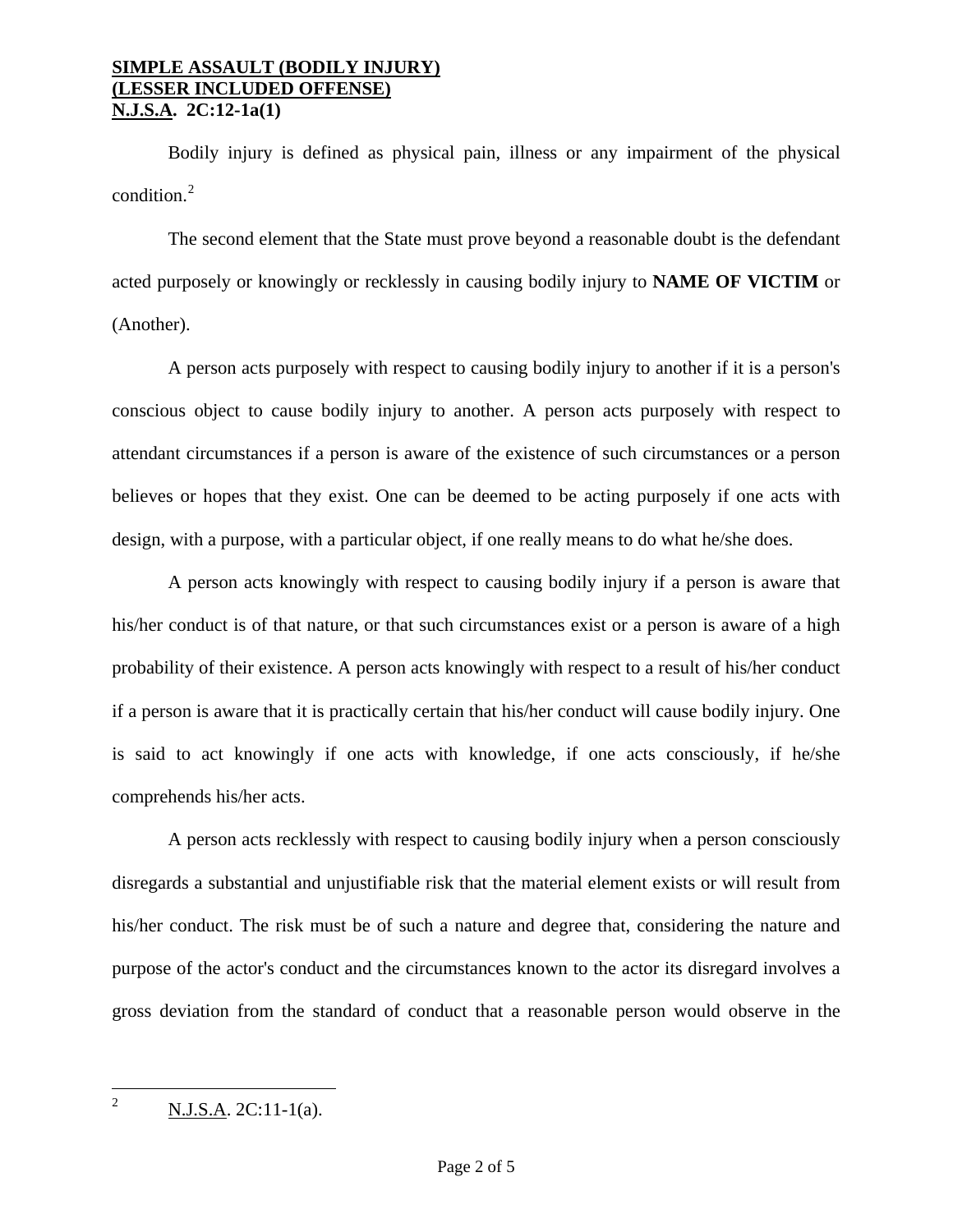actor's situation. One is said to act recklessly if one acts with recklessness, with scorn for the consequences, heedlessly, foolhardily.

The nature of the purpose or knowledge or recklessness with which the defendant acted toward the victim of the assault is a question of fact for you the jury to decide. Purpose and knowledge and recklessness are conditions of the mind which cannot be seen and can only be determined by inferences from conduct, words or acts. It is not necessary for the State to produce a witness or witnesses who could testify that the defendant stated, for example, that his/her purpose was to cause bodily injury. It is within your power to find that proof of purpose or knowledge or recklessness has been furnished beyond a reasonable doubt by inferences which may arise from the nature of the acts and the surrounding circumstances.<sup>[3](#page-1-0)</sup>

If you find that the State has proved each element of the offense beyond a reasonable doubt, then you must find the defendant guilty. If, however, you find that the State has failed to prove any element of the offense beyond a reasonable doubt, then you must find the defendant not guilty.

### **OPTION TWO (ATTEMPT TO CAUSE BODILY INJURY):**

- 1. That the defendant attempted to cause bodily injury to **NAME OF VICTIM** (or another); and
- 2. That the defendant acted purposely.

<span id="page-2-0"></span>The first element that the State must prove beyond a reasonable doubt is the defendant attempted to cause bodily injury to another.

 $3<sup>7</sup>$ If causation is an issue, the jury should be instructed on causation. <u>See N.J.S.A.</u> 2C:2-3a(1) et. seq.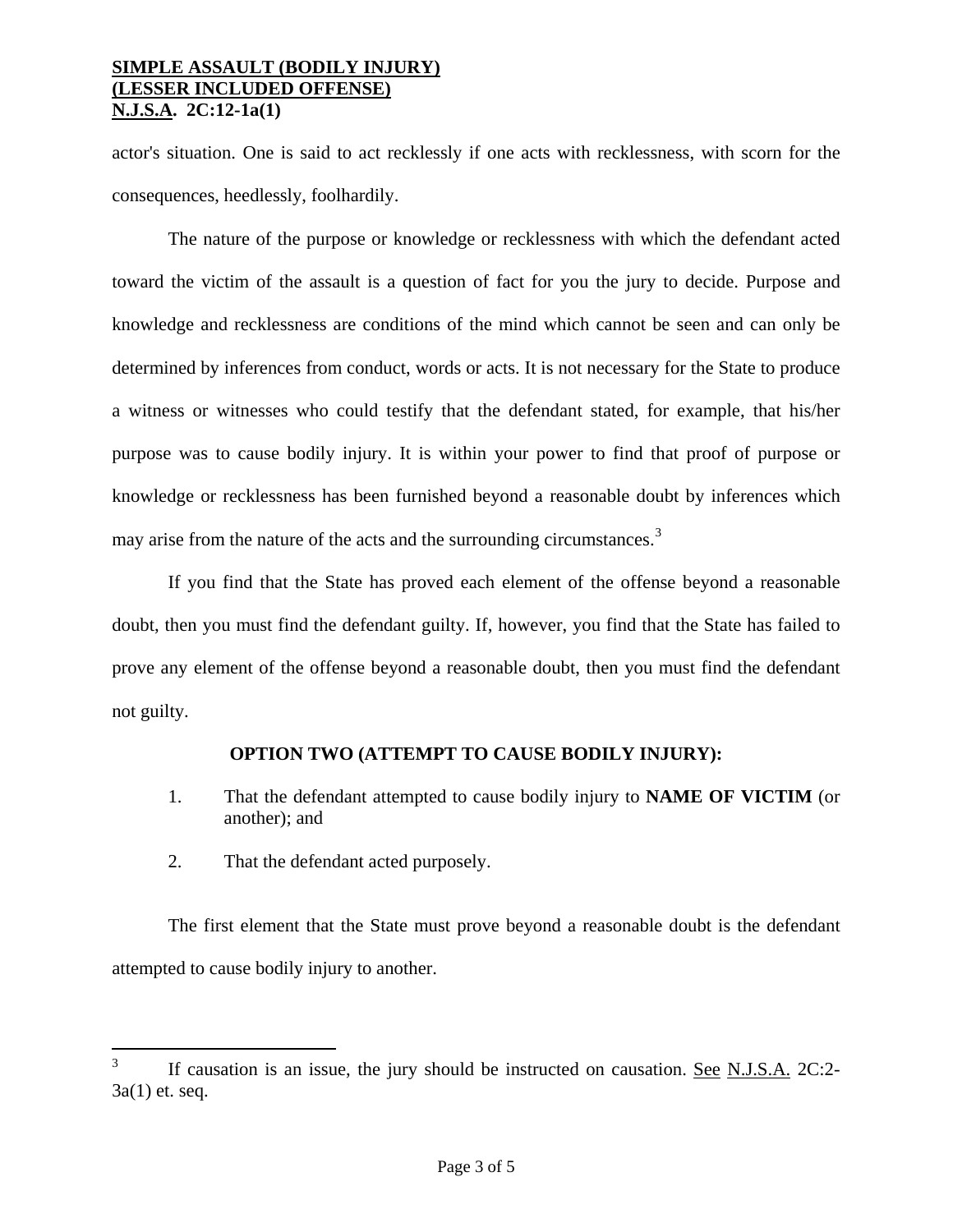Bodily injury is defined as physical pain, illness or any impairment of the physical condition.

The second element the state must prove beyond a reasonable doubt is the defendant purposely attempted to cause bodily injury to **NAME OF VICTIM** (or another).

A person acts purposely with respect to causing bodily injury if it is a person's conscious object to cause bodily injury. A person acts purposely with respect to attendant circumstances if a person is aware of the existence of such circumstances or a person believes or hopes that they exist. One can be deemed to be acting purposely if one acts with design, with a purpose, with a particular object, if one really means to do what he/she does.

The law provides that a person attempts to commit the crime of simple assault if, acting purposefully, he:

### **(select appropriate section)**

1. Engaged in conduct that would constitute the offense if the attendant circumstances were as a reasonable person would believe them to be;

### **(or)**

2. Did (or omitted to do) anything with the purpose of causing bodily injury to another without further conduct on his part. This means that the defendant(s) did something designed to cause bodily injury without having to take any further action.

# **(or)**

3. Did (or omitted to do) anything that, under the circumstances as a reasonable person would believe them to be, was an act (or omission) constituting a substantial step in a course of conduct planned to culminate in his commission of the crime.

The step taken must be one that is strongly corroborative of the defendant's criminal

purpose. The accused must be shown to have had a firmness of criminal purpose in light of the